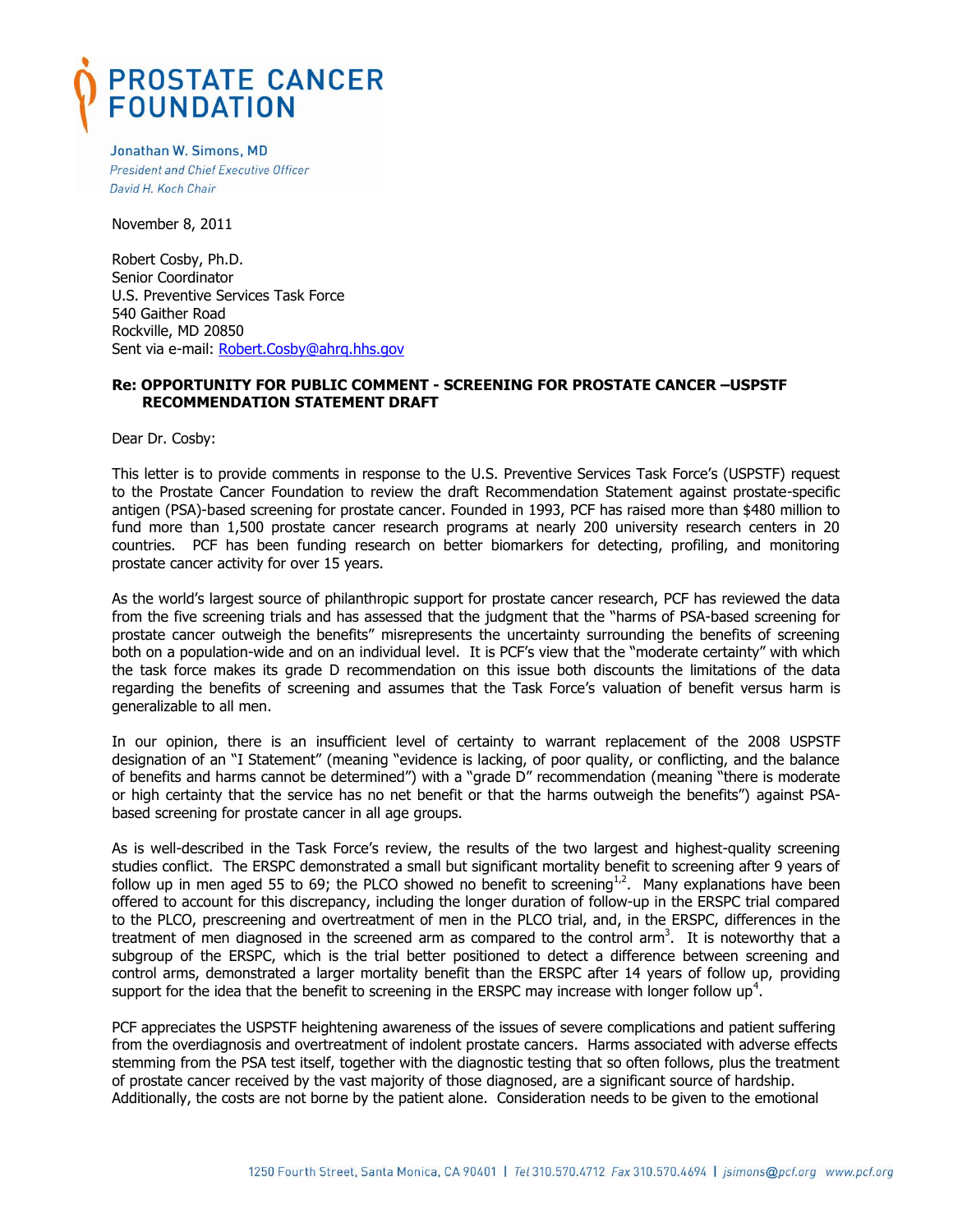and physical suffering experienced by patients and their families. Furthermore, recent cost-effectiveness analysis of PSA-based screening estimated that the cost of diagnosis and treatment is over \$5,227,306 per patient to prevent one U.S. prostate cancer death $5$ .

We believe that, taken altogether, the data have favored a small but significant benefit to screening, one that may increase with time. Again, we agree wholeheartedly with the Task Force's characterization of the harms of overdiagnosis and overtreatment. However, we feel that the "balance of benefits and harms cannot be determined." In his New England Journal of Medicine editorial accompanying the publication of the ERSPC and PLCO results, Dr. Michael Barry noted that, "the implications of the trade-offs reflected in these data, like beauty, will be in the eye of the beholder<sup>6</sup>." It is our position that the trade-off of benefit and harms is now, as it was in 2008, a personal decision that should be made by a patient in conjunction with his physician.

Just as it is inappropriate to issue a "one size fits all" pro-screening message, it is equally inappropriate, and potentially irresponsible, to issue a blanket statement against testing, because some studies have demonstrated strong benefits to prostate cancer screening. We believe that there is strong evidence that for some men—generally those younger and in good health— that testing saves lives. Men who are in good health and have more than a 10-15 year life expectancy should have the choice to be tested and not be discouraged from doing so. The USPSTF recommendation could produce a cruel form of rationing in which the well-off and well-informed would receive PSA tests while many of the underserved would not. That could disproportionately affect men at a higher risk for prostate cancer incidence and mortality such as African American men.

As a body dedicated to identifying opportunities for improving delivery of effective services and helping others provide preventive care in different populations, the USPSTF would ideally issue an unprecedented  $H + R$ statement" with the "R" standing for the notion that, "research on superior tests for detecting lethal cancers is needed." Such a recommendation would marshal existing resources toward a solution, rather than expend resources on debate alone.

The PSA debate can become moot with intensive and accelerated research that delivers a better test. For more than a decade, PCF has been supporting research to find new and better molecular biomarkers for prostate cancer. At PCF's 2011 Scientific Retreat, data on 17 new biotechnologies that complement or have the potential to replace PSA screening were presented. Many of these biotechnologies have the potential to discern between indolent and lethal prostate cancers. Patient participation in clinical trials to evaluate these new tests will be essential. New data on urine and blood tests using genetic biomarkers also offer the promise of eliminating a large number of unneeded biopsies and subsequent unnecessary treatment.

Given the enormity of the problem of overdiagnosis and overtreatment, PCF is supporting a \$5 million research project, the National Proactive Surveillance Network, to determine which patients can be maintained on proactive surveillance and which patients need to be recommended for surgery or radiation. Work supported by PCF has already demonstrated, through the use of modeling, that there is a significant and robust quality of life benefit to active surveillance as compared with initial treatment for men with low-risk disease<sup>7</sup>. Additional clinical trials of proactive surveillance are urgently needed to develop guidelines for men whose cancers are not life-threatening.

PCF believes that the USPSTF's position provides a teachable and actionable moment for the medical community to improve targeting of PSA screening in patients, reduce over-testing and improve processes of patient education on the risks of overtreatment from PSA screening. The debate around USPSTF's recommendation also highlights the need to channel resources toward a "whole-of-government" public-private partnership that accelerates research on a set of tests that are superior to PSA-based screening. Such an effort could be led by NCI—with its considerable resources—in alignment with HHS, CMS, NIH, AHRQ, FDA, VA, non-profit organizations, and the biotechnology industry. CRADAS offer one of several possible mechanisms for establishing such a partnership.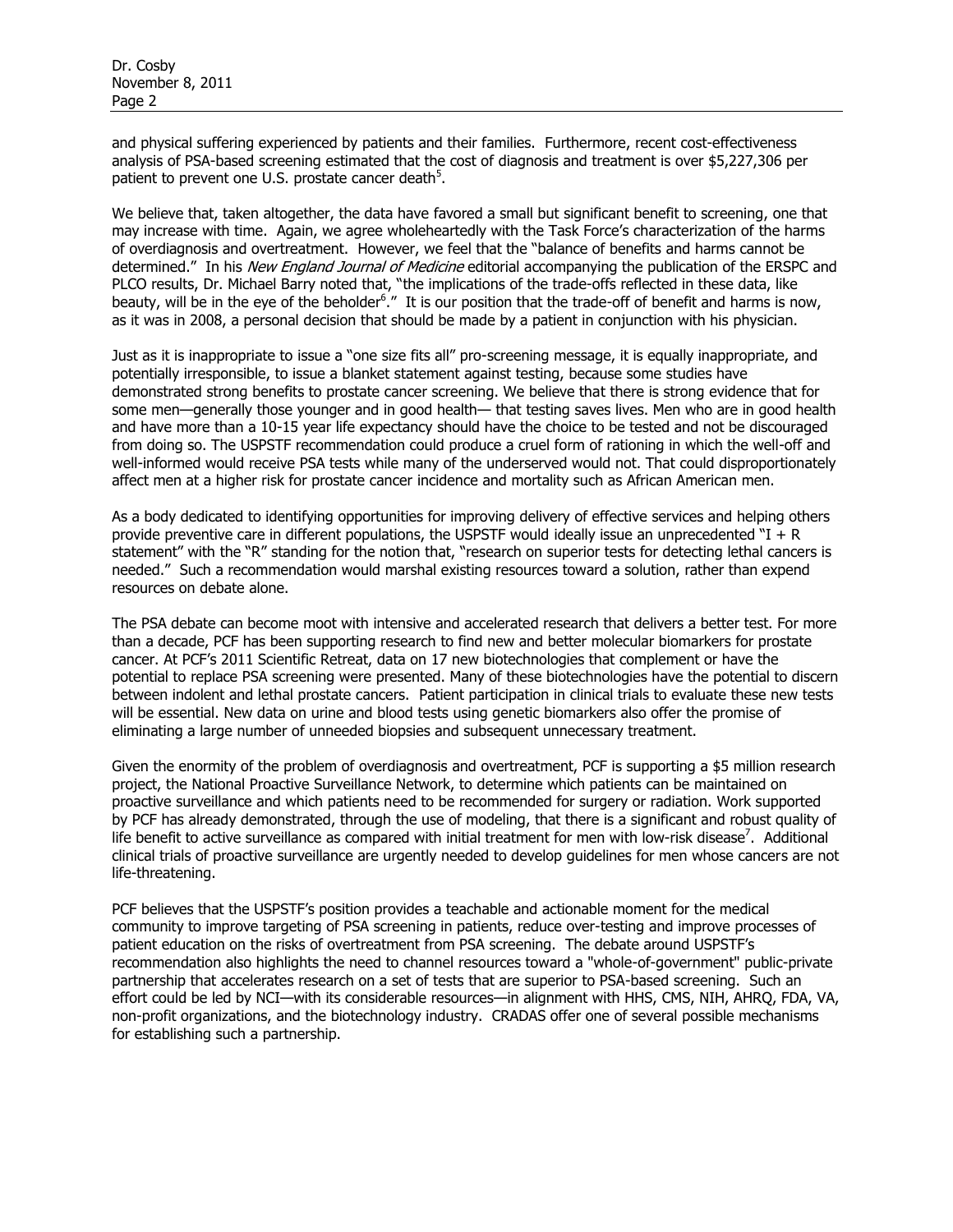In summary, PCF:

- Supports a step back from a grade D recommendation to an I statement with regard to PSA-based  $\bullet$ screening for men under the age of 75.
- Supports continued routine PSA screening of informed patients until new American Urological Association clinical guidelines on PSA screening are issued and disseminated.
- Supports a patient's choice to have a PSA test. The decision should be made between a man and his personal physician based on his individual status with respect to age, symptoms, family history, and concerns about prostate cancer.
- Supports American Cancer Society communications calling for far better processes of informed patient  $\bullet$ decision-making both prior to, and after, PSA screening in healthy men.
- Appreciates the efforts of many other prostate cancer organizations in responding the USPSTF recommendations, including the efforts of those in the Prostate Cancer Roundtable.
- Opposes the elimination of reimbursement for an informed patient requesting screening.  $\bullet$
- Strongly recommends intensified National Cancer Institute focus and research investment in better early detection tests of lethal prostate cancers. We also recommend new public-private research partnerships. Such public-private partnerships will accelerate the discovery, testing, and validation in U.S. men of new biotechnologies for lethal cancer detection that are superior to PSA screening.
- Calls for greater patient participation in clinical studies evaluating new genomics-based prostate cancer detection tests.
- Calls for greater eligible patient participation in and physician referral of patients to ongoing new clinical trials evaluating Proactive Surveillance (watchful waiting).

Given the early success of the NCI Small Business Innovation Research Program (SBIR) Phase IIB Program in leveraging \$2 of third party investment for every \$1 invested, mechanisms already exist at the NCI for speeding validation of promising early stage diagnostics that can be compared head-to-head against the PSA test in an intensely NCI peer-reviewed process. The NCI, in partnership with stakeholders like the Prostate Cancer Foundation, American Urological Association, Canary Foundation, and American Cancer Society, is uniquely positioned to lead a collaborative approach to solving the problem of developing a test that can discern between lethal and indolent prostate cancers. PCF is committed to helping to fast-forward a research partnership focused on this effort.

Thank you for considering PCF's comments on this important matter at this time. Continued communication and involvement of patients, patient groups, physicians who actually take care of patients, researchers and other impacted entities is imperative for sound policy-making around the issue of PSA-based screening, and we welcome the opportunity to continue this dialogue. PCF would be pleased to provide any assistance and expertise that would further benefit this process.

If you have questions, or if we may provide you with additional information, please feel free to contact us at any time.

Sincerely,

ngthan W/ Timous

Jonathan W. Simons, MD President and Chief Executive Officer David H. Koch Chair